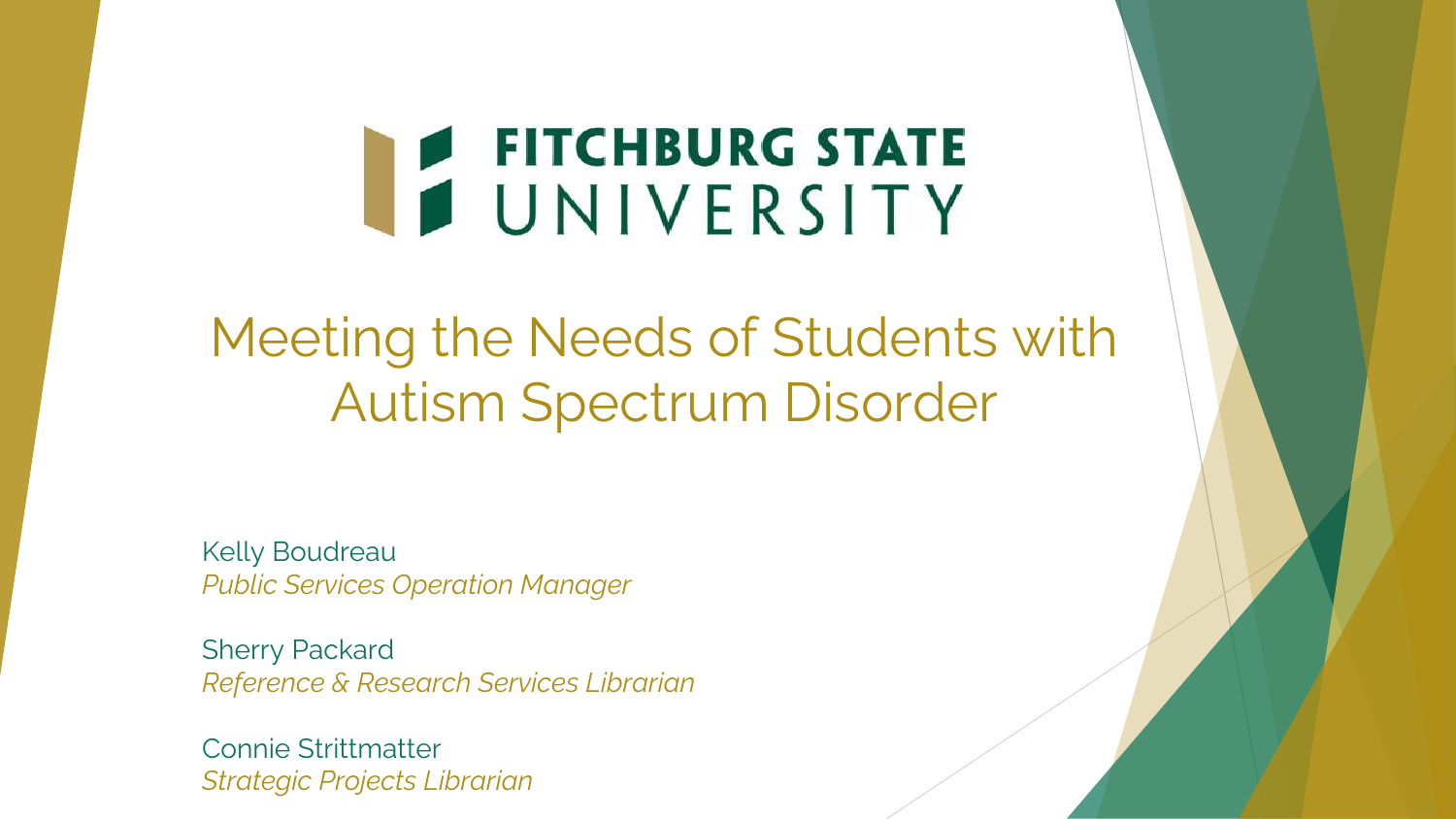Background

►Statistics:

►How we got started:

►[Project A+](https://aplus.cci.fsu.edu/)

►Working group members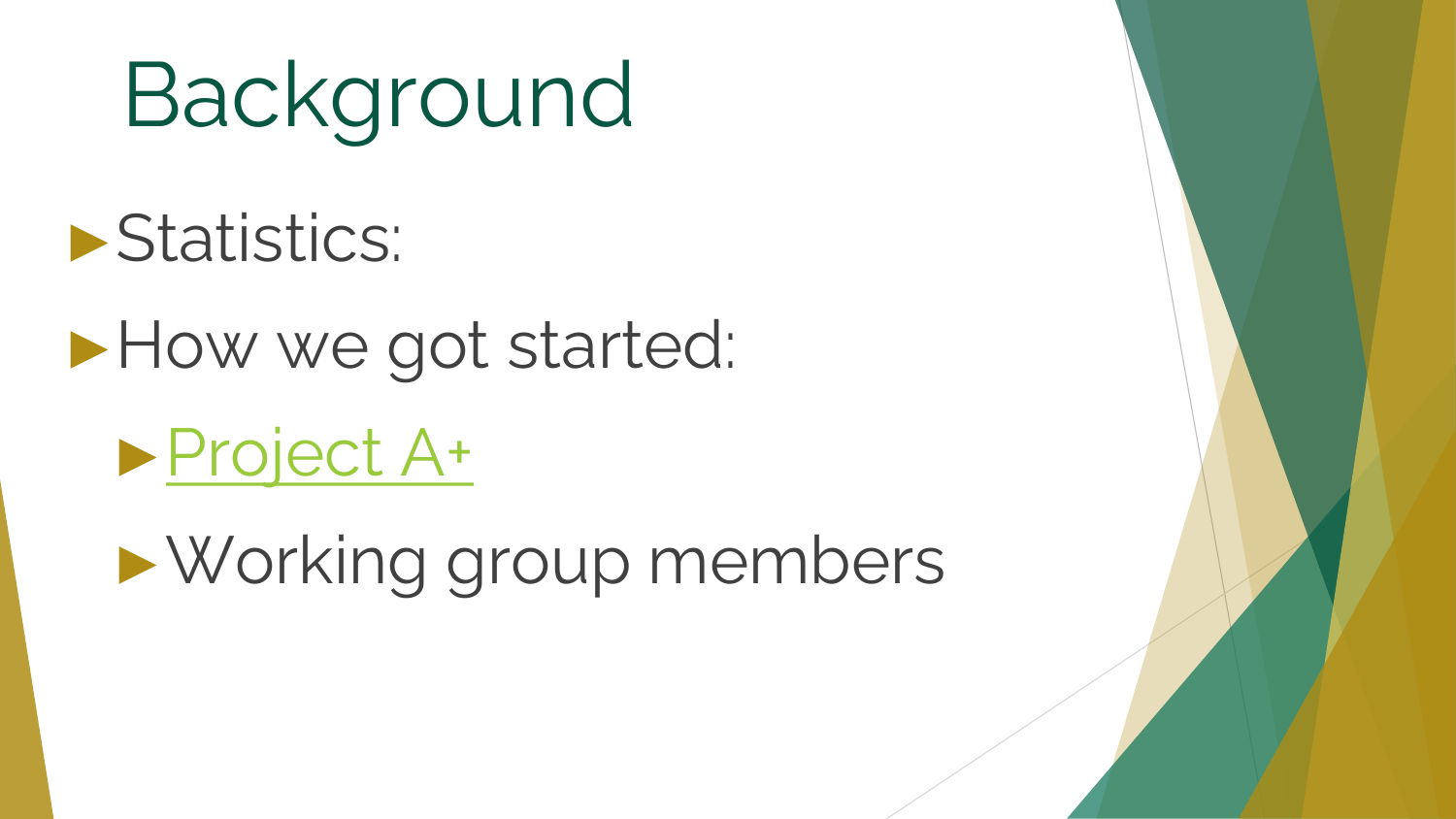Student Employee Training Not Meant To:

►Diagnose ASD in Patrons

►Highlight as different or "Other" Individuals on Spectrum

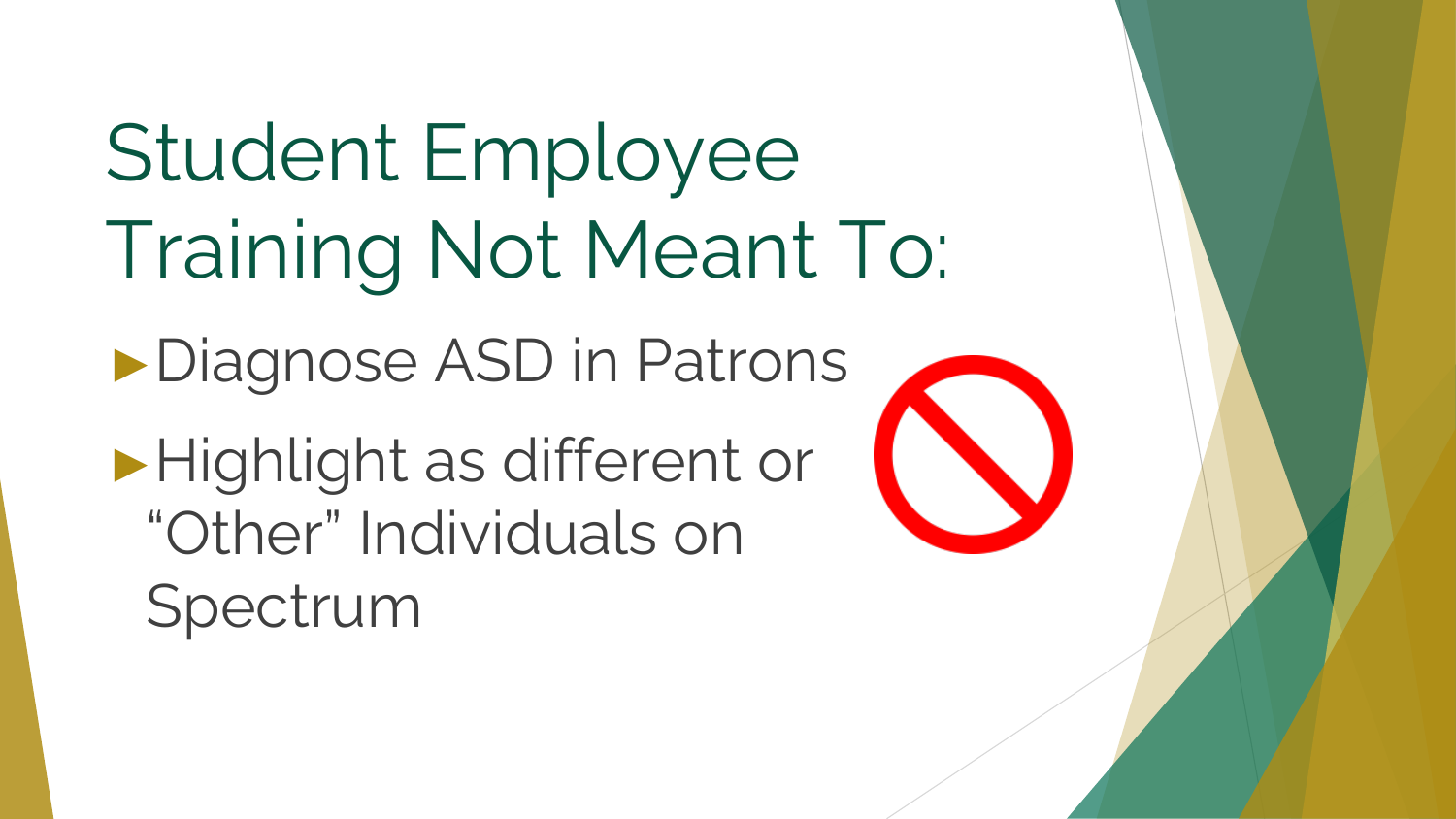## Student Employee Training Goals:

►Provide Tools to Address Communication Breakdown

►Discuss Characteristics and Raise Awareness, Foster Empathy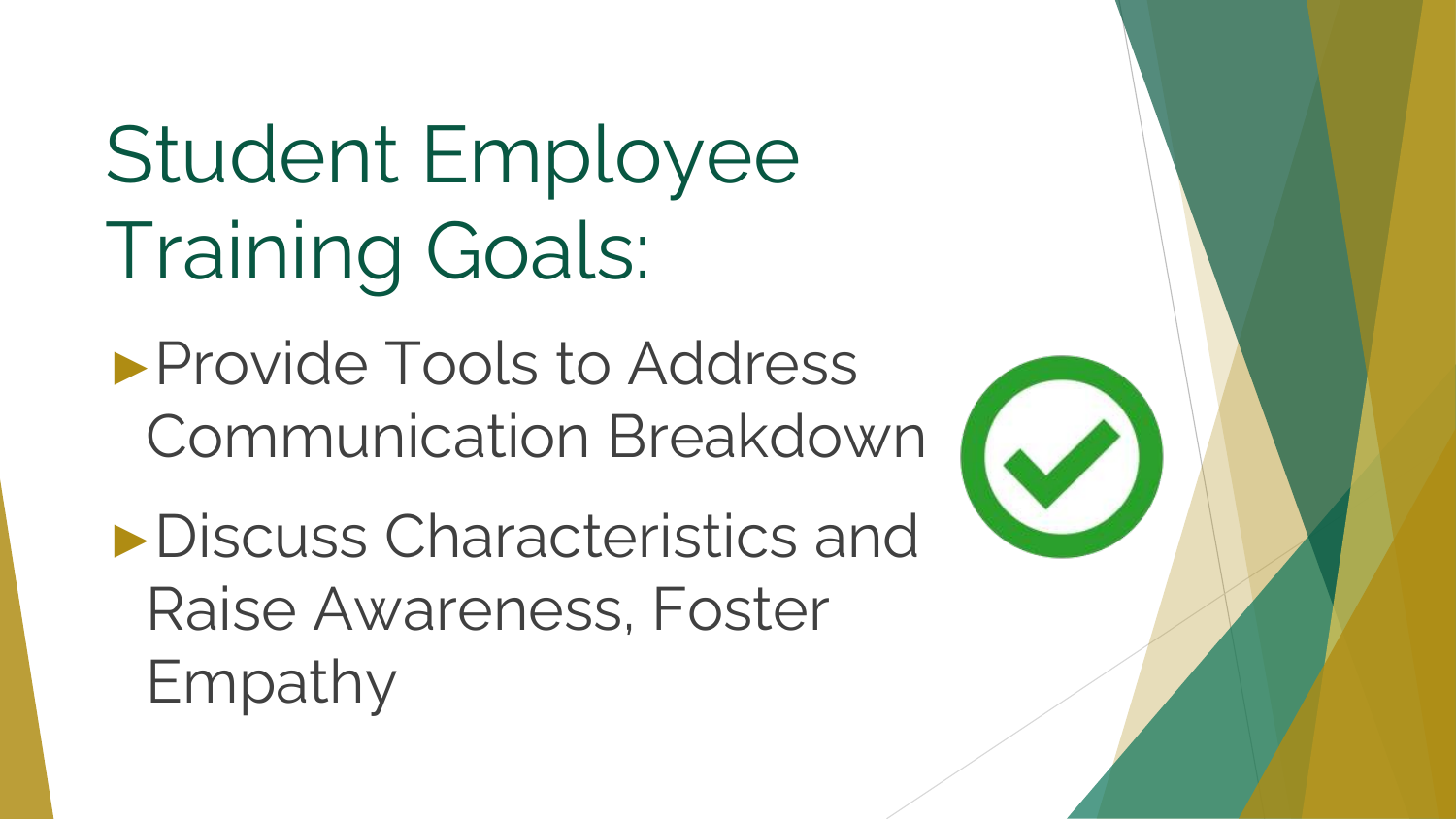## Training Modules in Blackboard

- ►Presented to Library Staff (Aug 2020)
- ►Vetted by Director of Disability Services (Feb 2021)
- ►Consulted with 2 BCBAs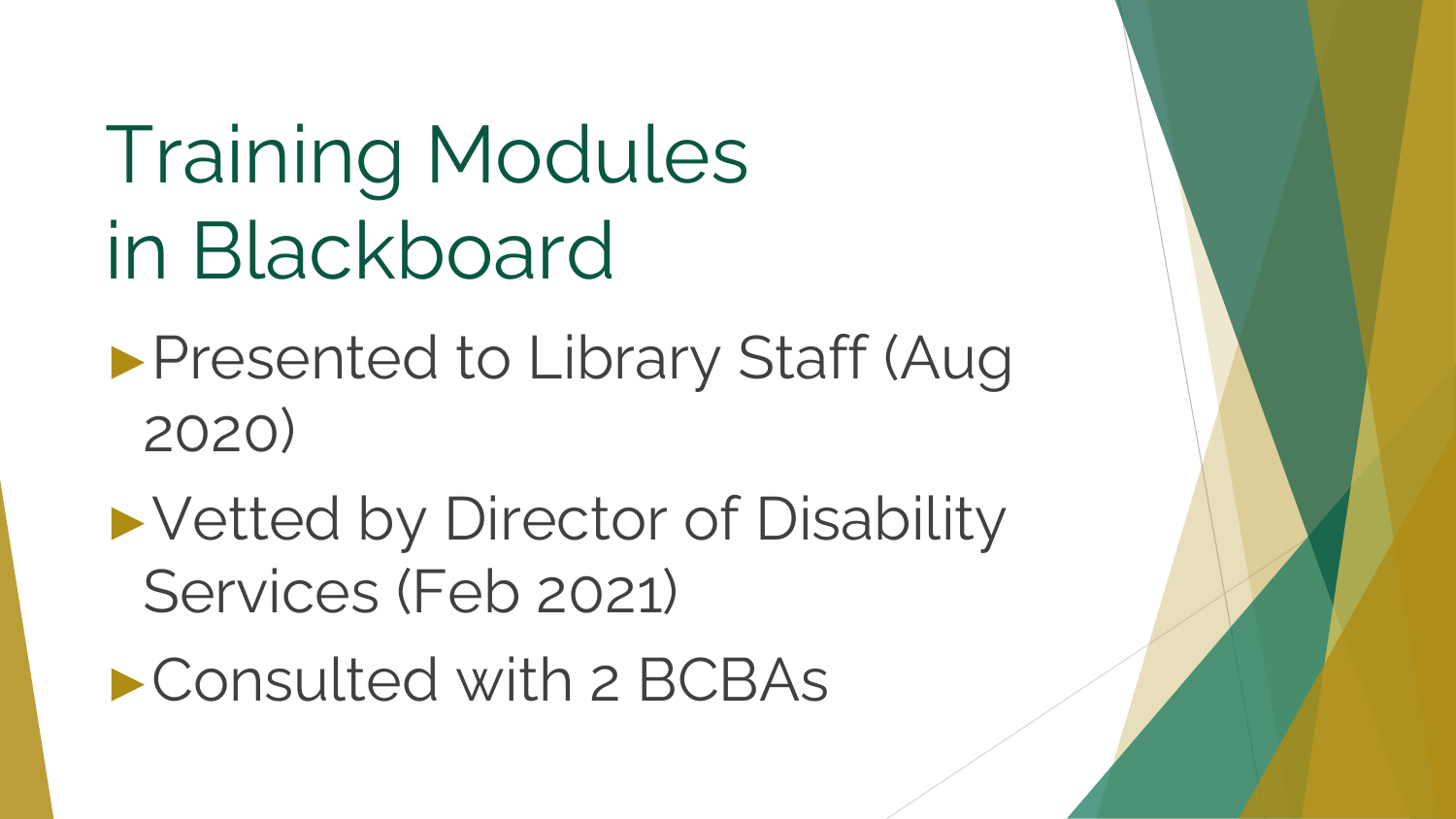## Blackboard Training Modules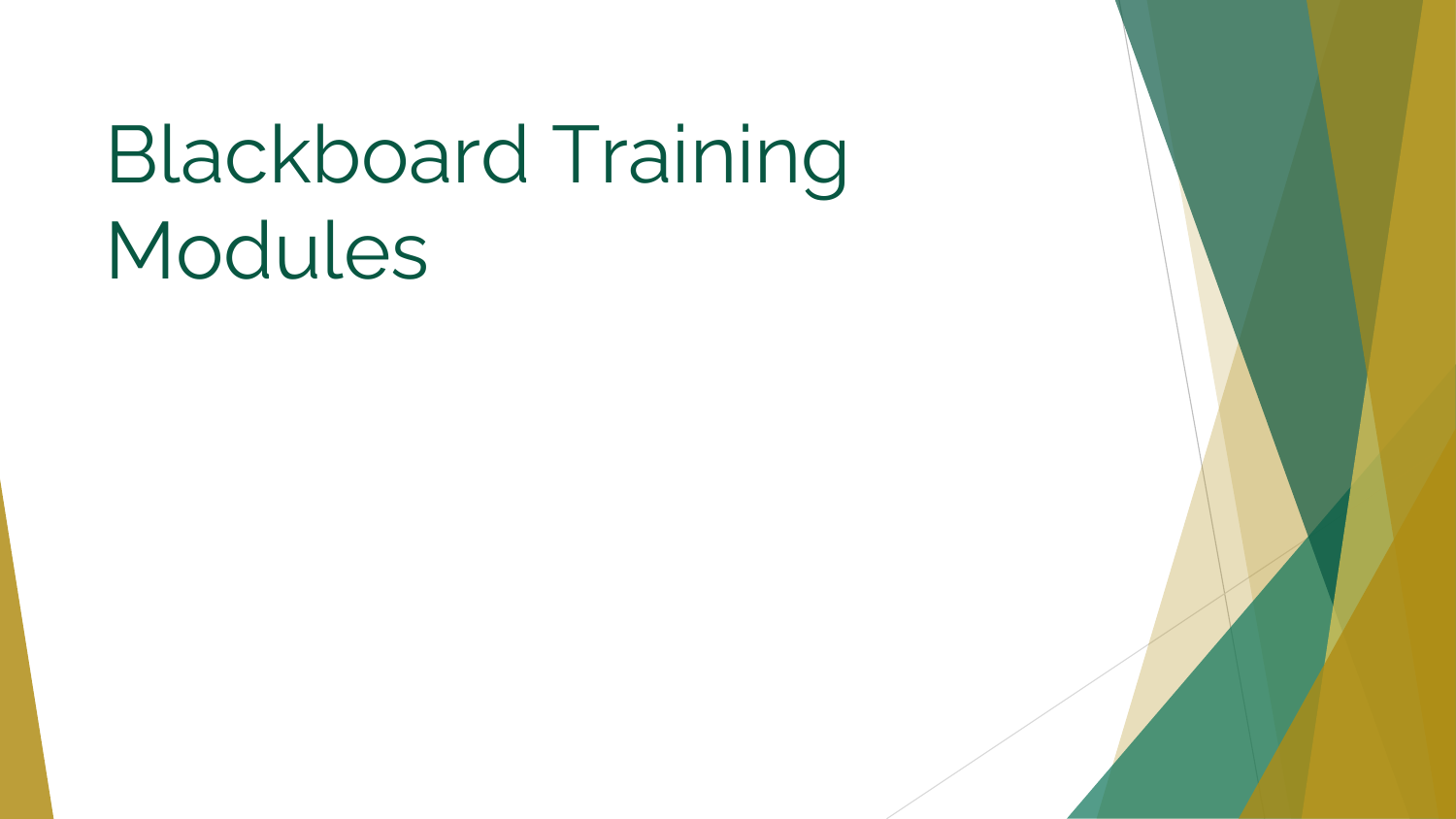## Training Modules Timeline

- ►No Fall 2020 Training
- ►Student Employees Completed March/April 2021
- ►Training Assessment and Interviews Completed April 2021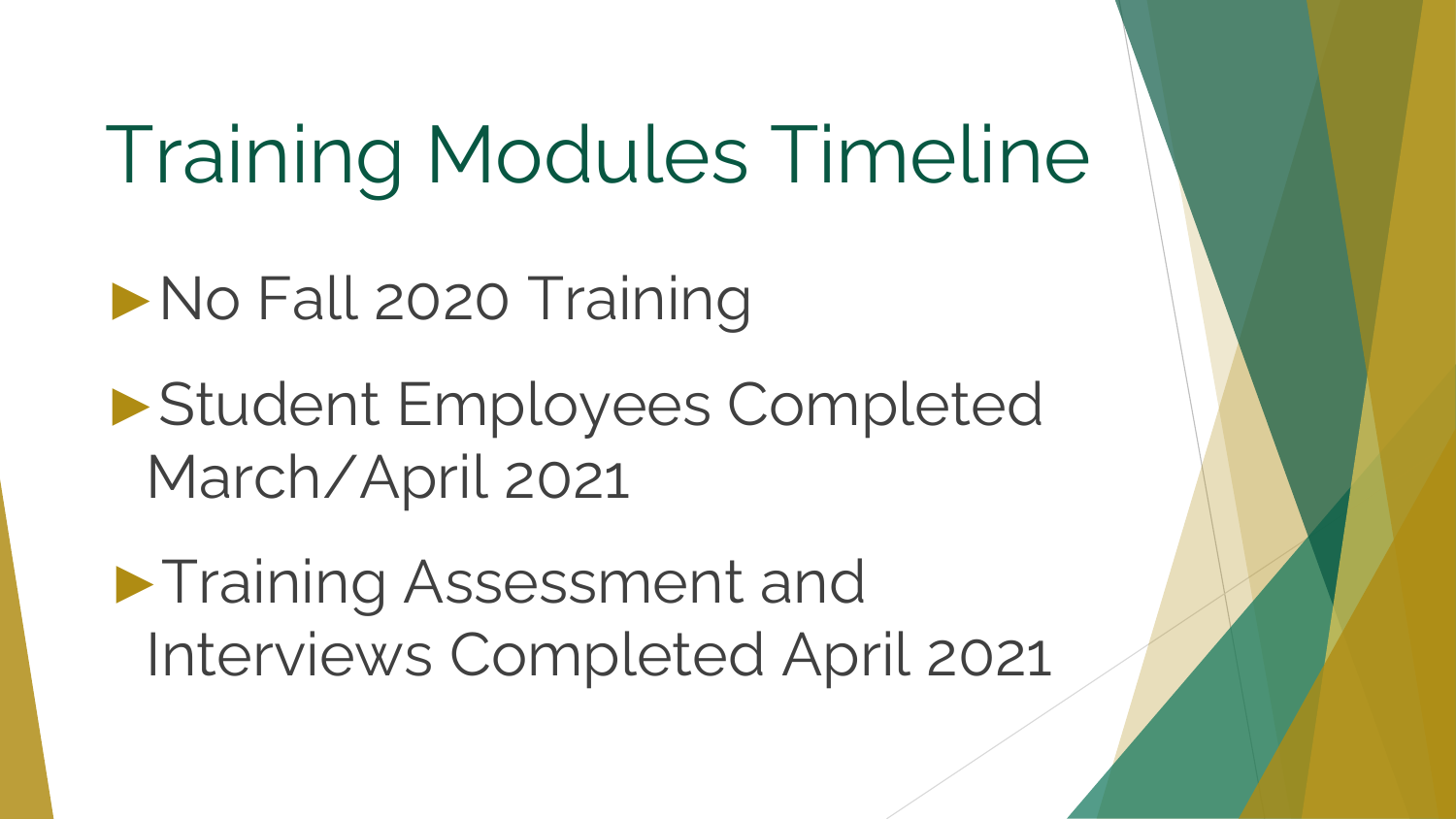

Gain student employee perspective on modules and input about the Library and University Environment

#### ►Student participation

100% of student employees volunteered to be interviewed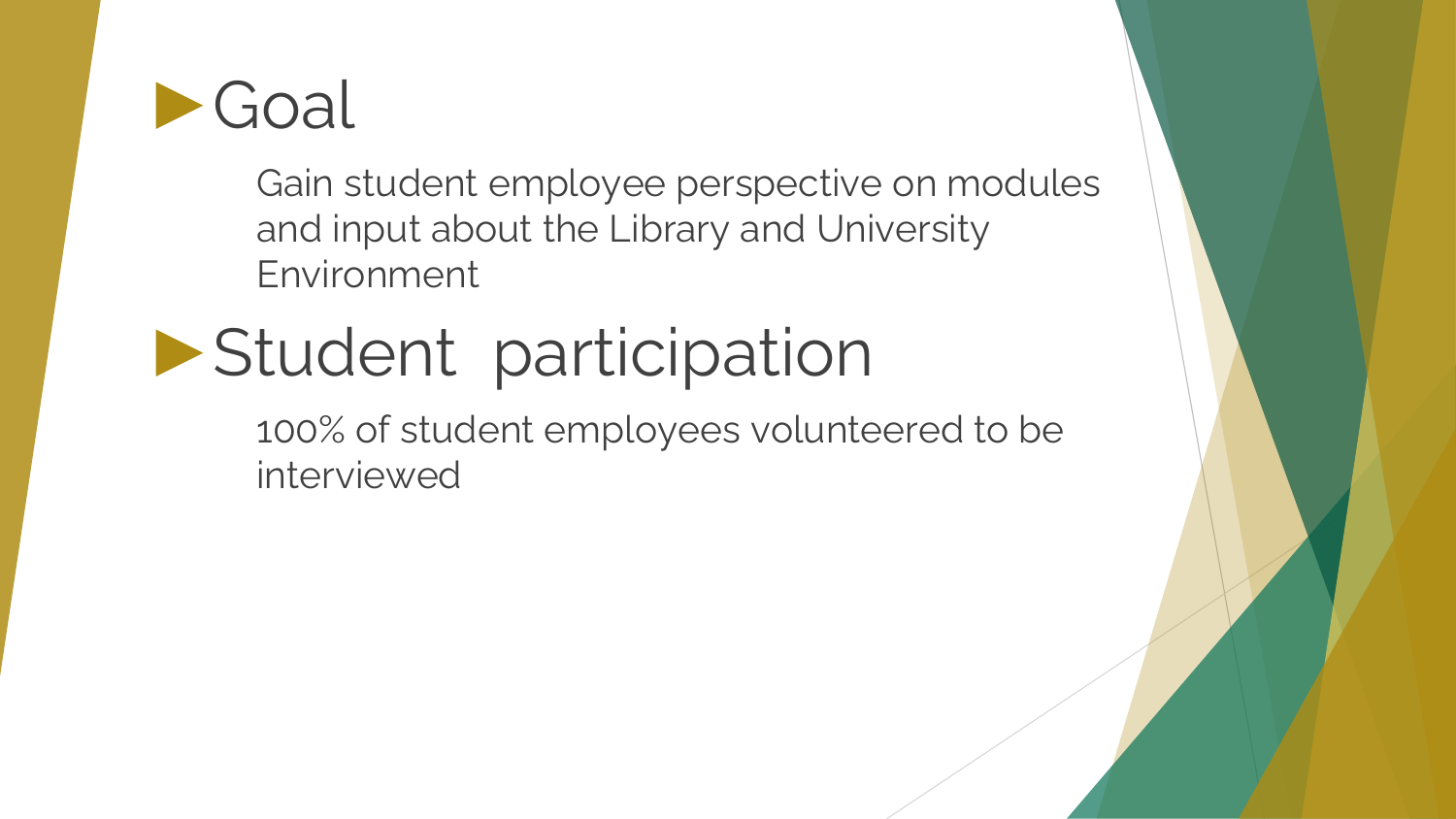#### ►Campus and Library Environment

- ★ Library 1st Floor Computer/Printer Areas
- ★ Campus Dining Areas, Game Room
- ★ Campus Events, Rock the Block, Sports Events

#### ►Suggestions for Improvement?

- ★ Keep Computers Spaced Out, Move one Printer
- ★ Provide Noise Cancelling Headphones
- ★ Online Streaming of Events
- ★ Spacing and Pathing for Outdoor Events
- ★ Buddy System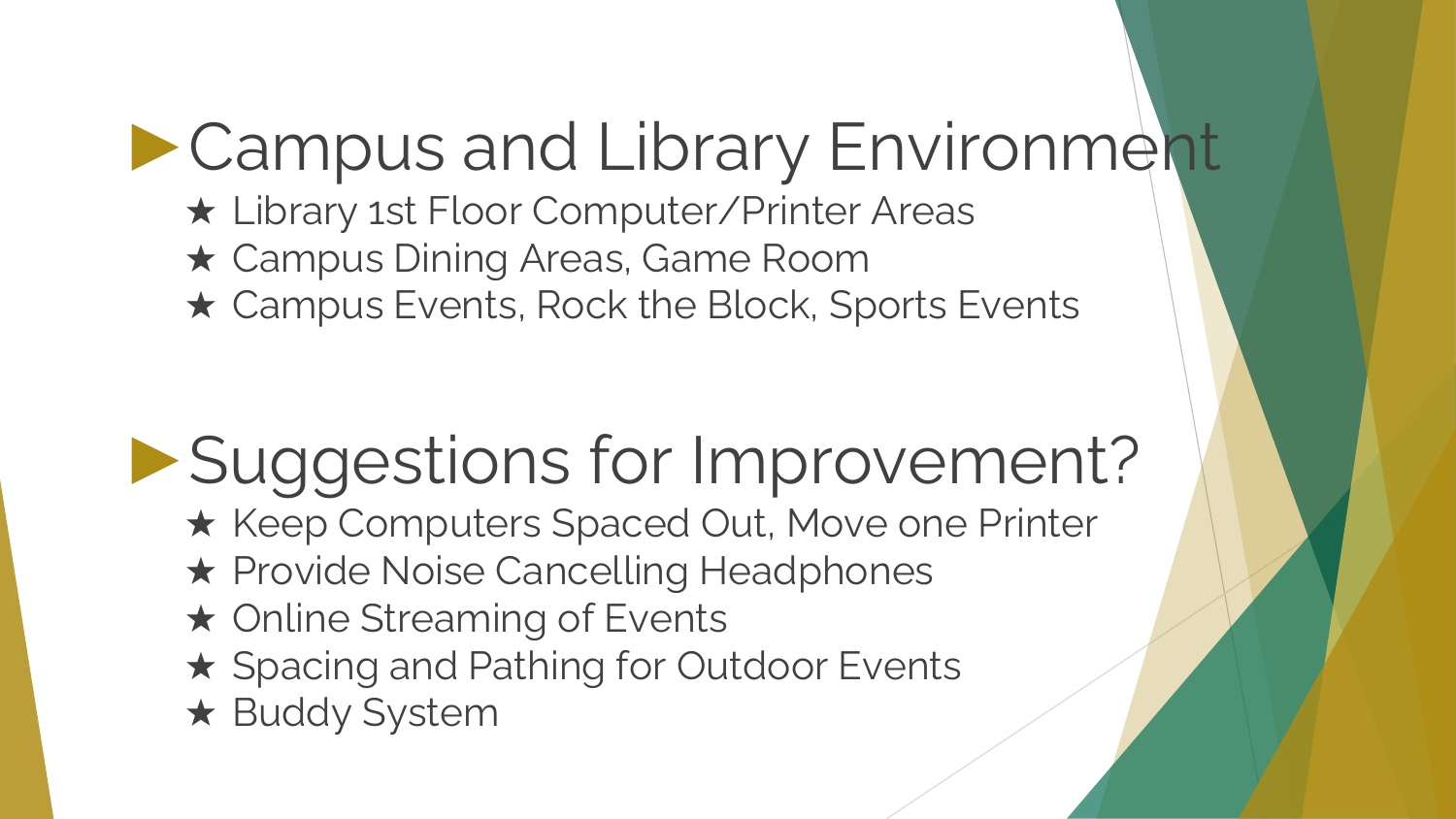#### ►Applying Strategies at the Library or Elsewhere

*"Sometimes people have rough days. So being patient, having a kind tone, not aggressive. You don't always know if someone has a disability or not."*

*"A patron asked a question, but wouldn't look at me. I didn't know what to do at the time, so I would try to make eye contact and I thought they were being rude, but after this [training] I can see that they weren't being rude. I would have used different strategies."*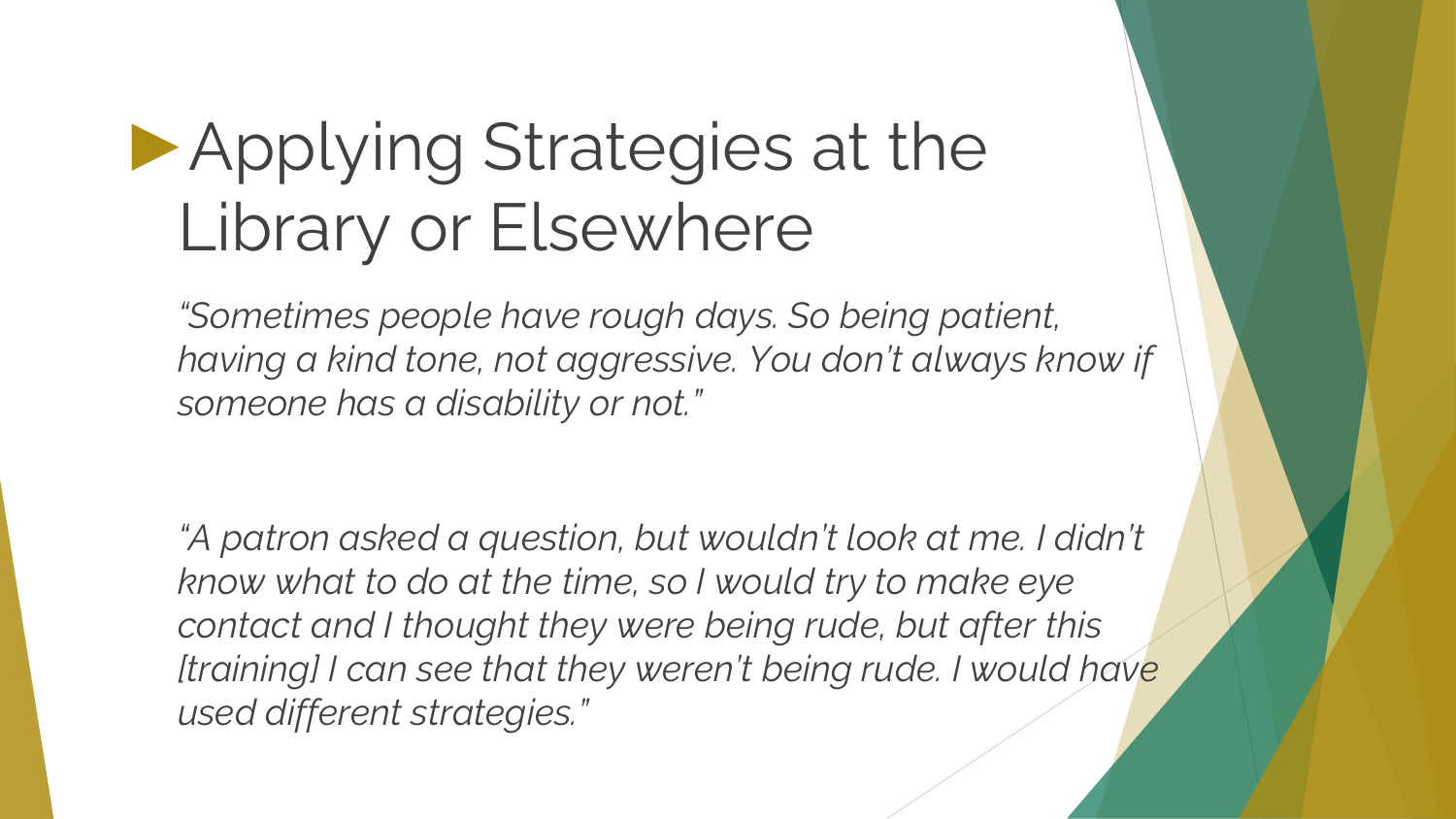#### ►Continue this Training?

*"Yes, I think when they first get hired. Not a lot of jobs in the world teach you to talk to someone who might look different or have a disability, you're not taught that."*

#### ►Who Else?

- ★ All Students
- ★ Anyone in Customer Service
- **★ Tour Guides**
- $\star$  Faculty

*"Every student on campus should take this training. Our generation knows nothing about autism."*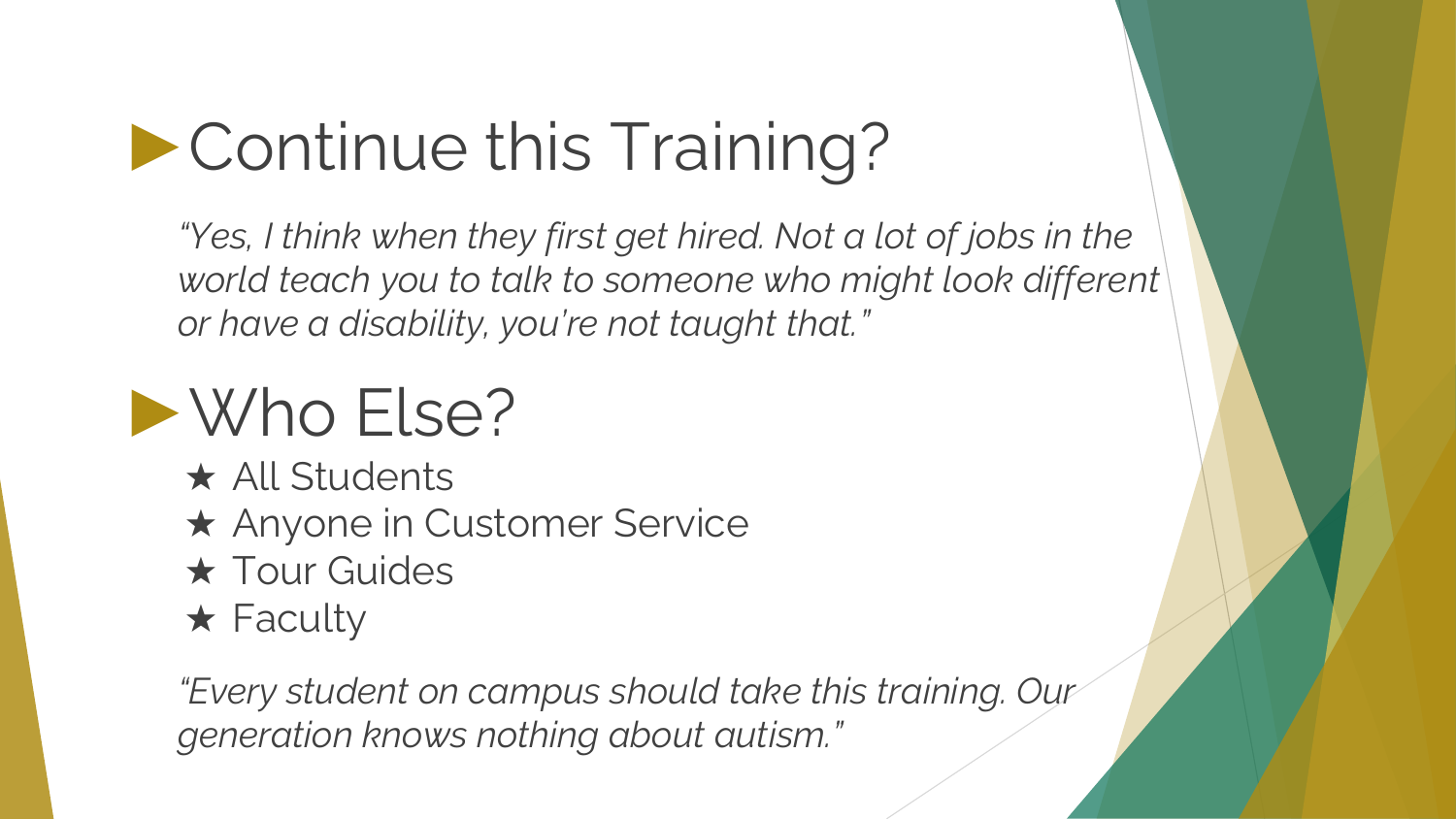#### ►Student Suggestions

- ★ Module on Person First Language
- ★ Additional Training for other Disabilities
- ★ Staff and student employees wear a nametag
- ★ Offer this training to newly hired student employees

*"Staff and students should wear a nametag, it's very important to someone on the spectrum. It identifies people they can reach out to and offers a friendly atmosphere."*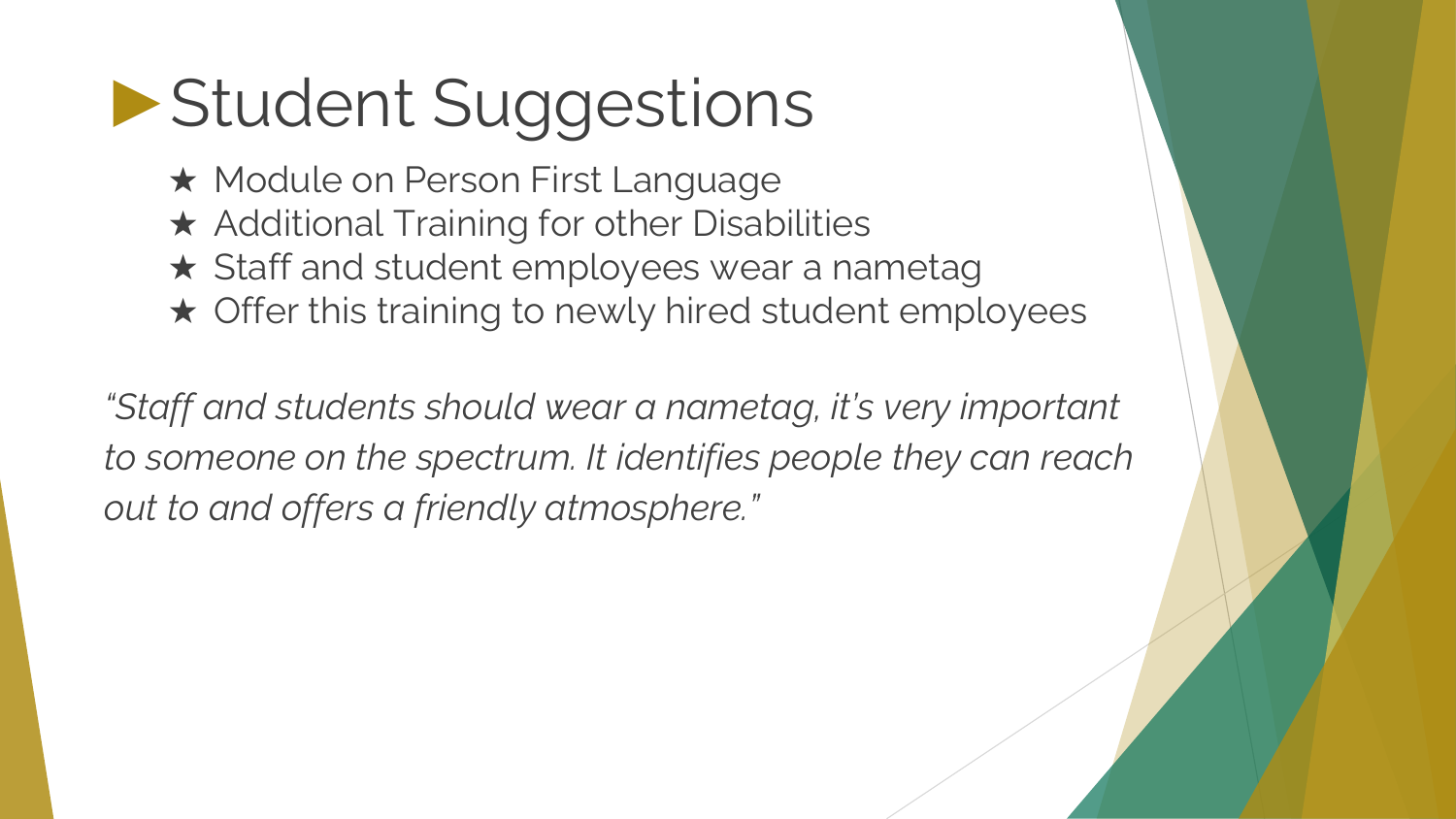### Next Steps...

► Explore expanding the training to other departments on campus

►Openly license our content for others to use